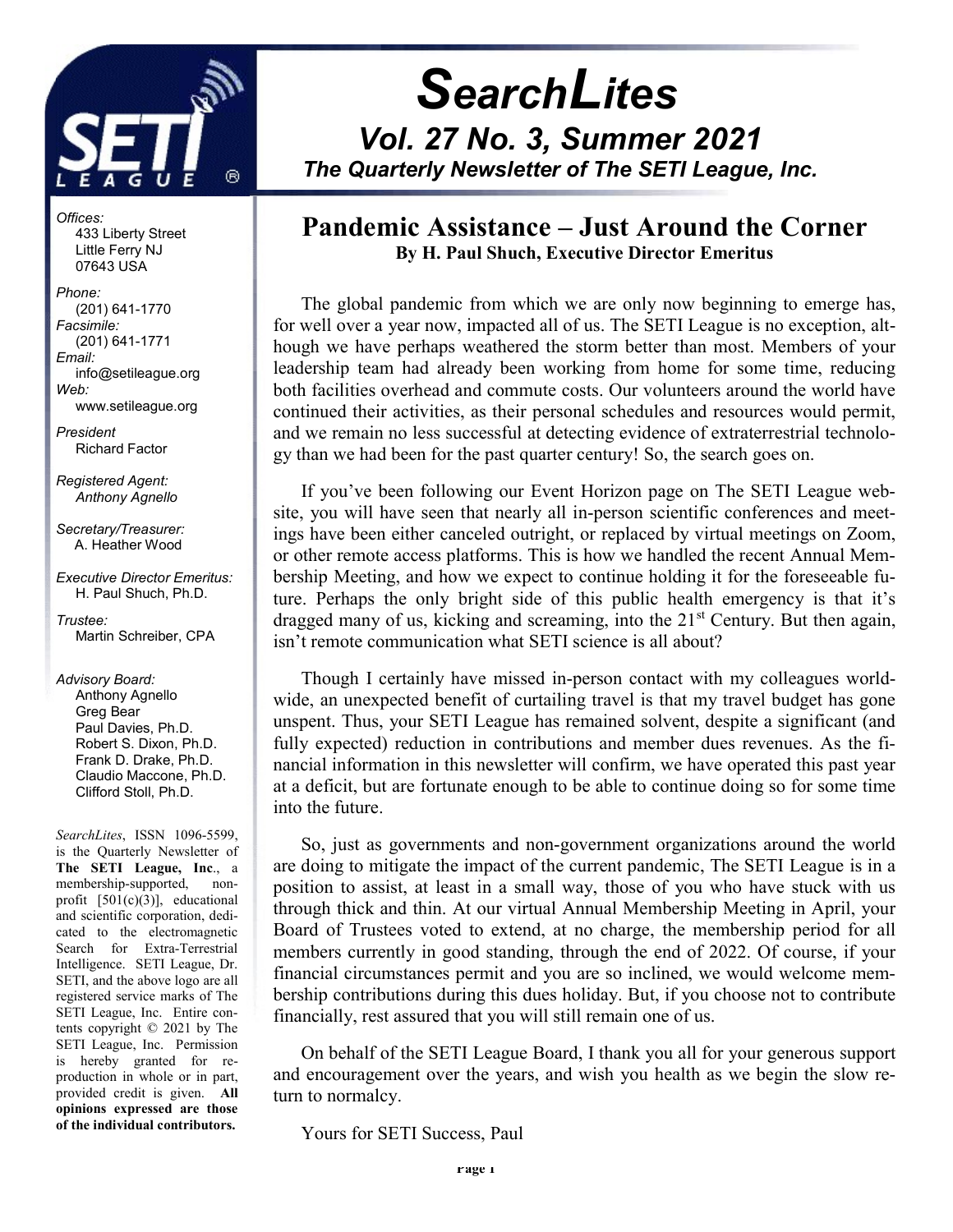### Guest Editorials:

### In Support of the Next Generation Arecibo Telescope by Claudio Maccone Chair, IAA SETI Permanent Committee

We, the SETI Permanent Committee of the International Academy of Astronautics (hereafter called "IAA SETI Committee") support and endorse the contents of the white paper titled: "The Future of the Arecibo Observatory: The Next Generation Arecibo Telescope." Our organization recognizes the scientific, economic and cultural impacts of the Arecibo Observatory and supports rebuilding a new telescope at the same site. We believe this new unparalleled instrument will push forward the boundaries of SETI (the Search for ExtraTerrestrial Intelligence), Planetary Science, Space and Atmospheric Sciences and Astronomy for decades to come.

Readers might wish to know a little more about the IAA SETI Committee. It was established more than fifty years ago by a small group of far-sighted radio astronomers from both the Soviet Union and the Western Countries: Rudolf Pesek and Nikolay Kardashev from the East, Frank Drake and Carl Sagan from the West, just to mention a few. Over the years, the interest to radio SETI grew in the most technologically advanced countries and nowadays the IAA SETI Committee has 96 Members, many of which are distinguished scientists of world class.

We meet once a year during the International Astronautical Congress (IAC) that currently hosts three SETI Sessions:

- 1. SETI 1, devoted to SETI Science and Technology.
- 2. SETI 2, devoted to SETI and Society, namely to the consequences that the first Contact with an Alien Civilization might have on Humanity, probably still largely unprepared for such an event.
- 3. Interactive SETI presentations, i.e. informal presentations to the interested IAC attendees.

Those wishing to better understand the past and present activities of the IAA SETI Committee are invited to peruse the relevant website Overview (iaaseti.org) .

Let me just conclude by pointing out that a number of SETI searches were conducted at the Arecibo radio telescope in the past, notably by Teams from the SETI Institute and the University of California at Berkeley. This tradition must be continued in the future, and that will happen only if the Team of the Next Generation Arecibo Telescope will succeed in reviving this unique instrument that we have been loving for decades.

Disclaimer: The opinions expressed in editorials are those of the individual authors, and do not necessarily reflect the position of The SETI League, Inc., its Trustees, officers, Advisory Board, members, donors, or commercial sponsors.  $\bullet$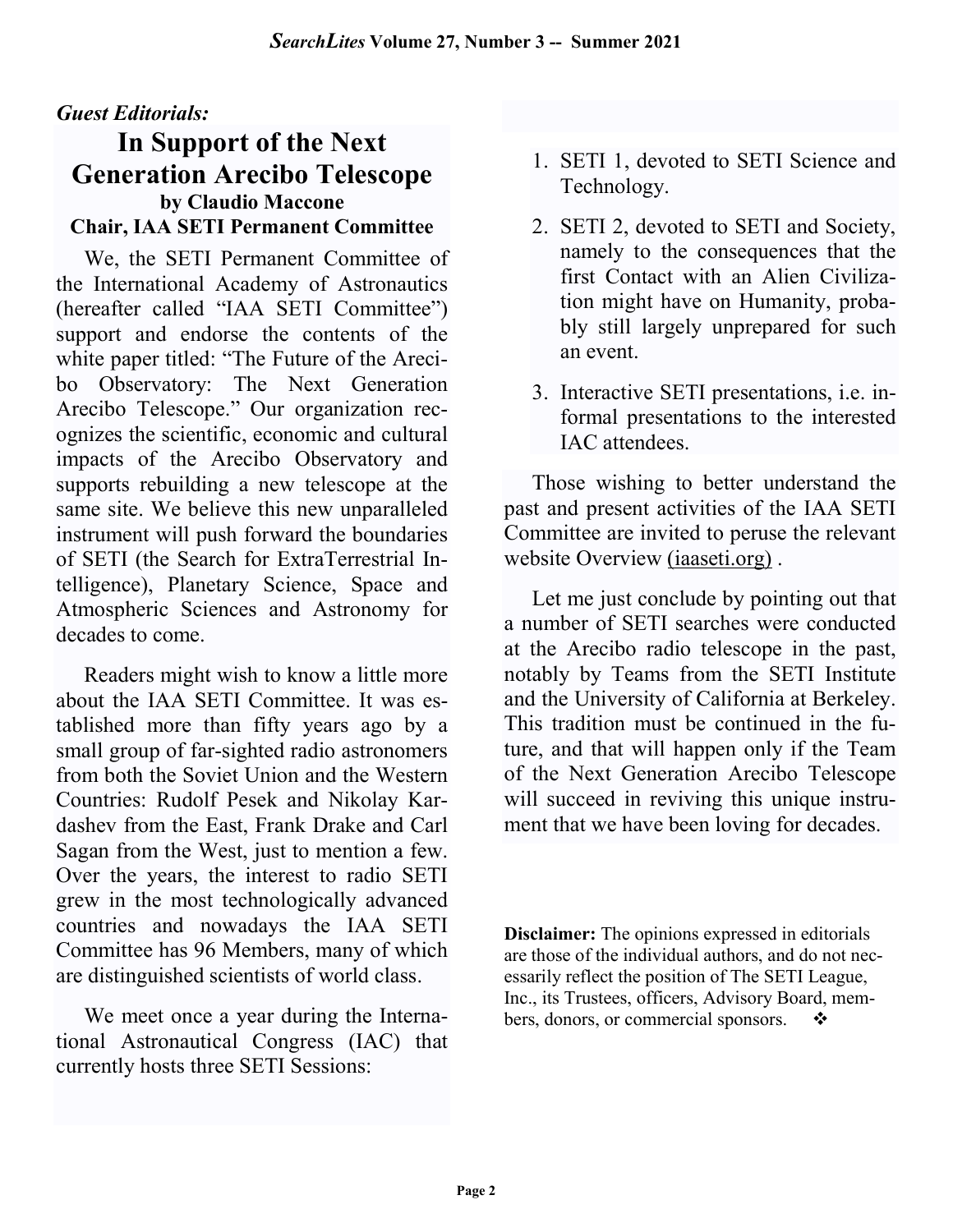

Want a painless way to support The SETI League? Browse to:

 www.smile.amazon.com. In the "Pick your own charitable organization" box, just type in "SETI League." Now, every time you shop Amazon, they will donate a half percent of your purchase price to SETI research!



SETI League members are encouraged to nominate SETI-relevant websites for our monthly SETI SuperStar Award. Nominating emails to our Awards Committee may be sent to:

Awards at setileague dot org.

Please be sure to indicate the URL of the candidate website you are nominating, and a brief explanation as to why you consider the site worthy of recognition.

## Event Horizon

SearchLites readers are apprised of the following conferences and meetings at which SETI-related information will be us at info@setileague.org, to obtain further details. Members are also encouraged to send in information about upcoming events of which we may be unaware.

August 25 - 29, 2021: 79th World Science Fiction Convention, Washington, DC.

October 25 - 29, 2021: 71st International Astronautical Congress, Dubai, United Arab **Emirates** 

April 24, 2022, 1300 EDT (tentative): Twenty-Eighth SETI League Annual Membership Meeting, Little Ferry, NJ. (Online via Zoom)

June 27 - 30, 2022: Penn State SETI Symposium, State College, PA.

September 18 -22, 2022: 72nd International Astronautical Congress, Paris, France.

2023 (dates to be announced): 73nd International Astronautical Congress, Baku, Azerbajian.

Please note that the global COVID-19 pandemic has resulted in the cancellation or rescheduling of many planned scientific meetings and conferences. We recommend you check with the event sponsors for updates before making travel arrangements.  $\mathbf{\hat{P}}$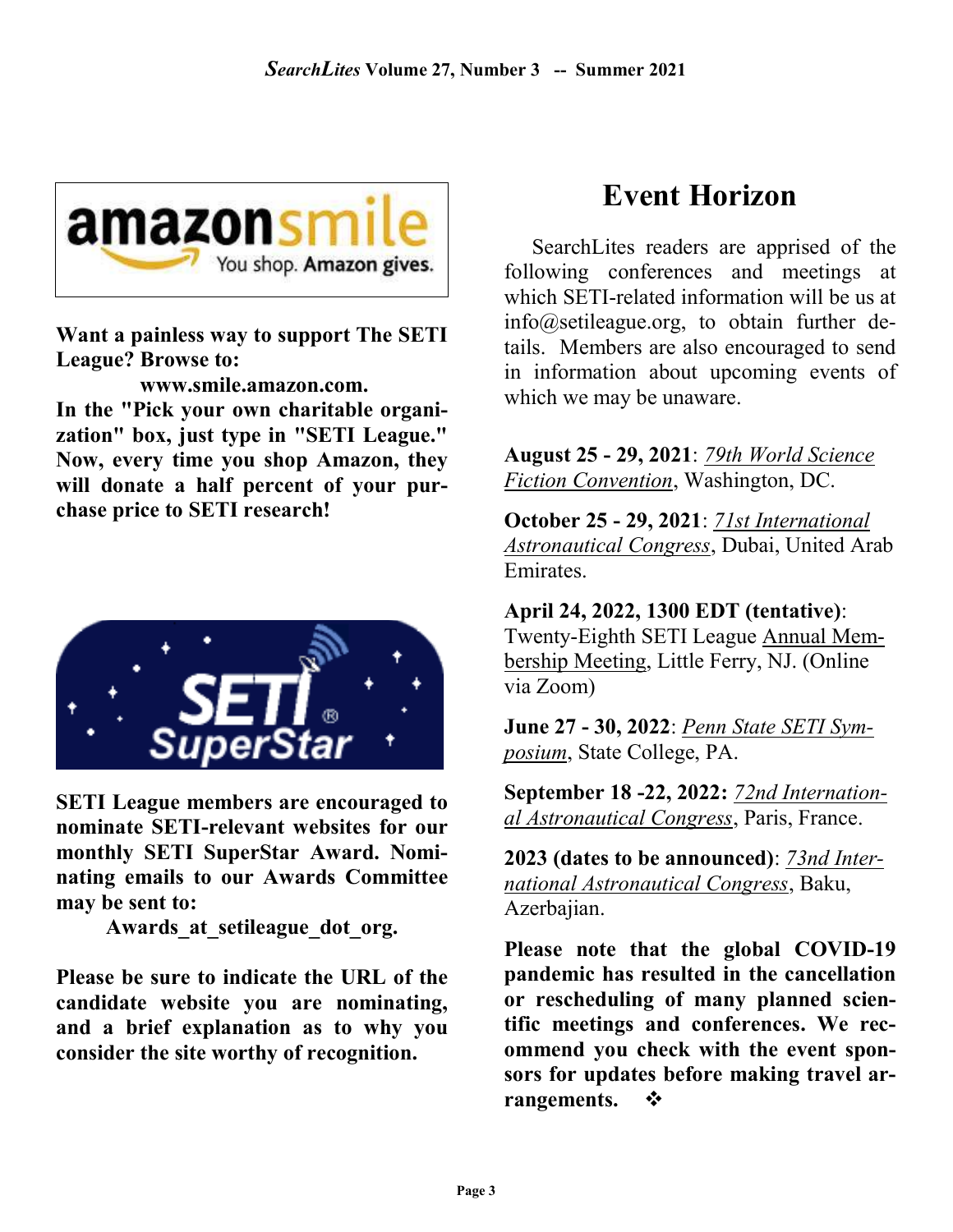### Minutes of the 2021 SETI Virtual Membership Meeting Conducted online on 18 April 2021

#### Call to Order

The 2021 Membership Meeting was convened virtually (via the Zoom platform) at 13:07 hours EDT.

#### • Ouorum Call

Trustees and Officers present: A. Heather Wood, Richard Factor, H. Paul Shuch Trustees and Officers absent: Martin Schreiber Additional Members present: Muriel Hykes A quorum is present.

#### • Minutes of 2020 Board Meeting

The Minutes of the 2020 Board of Trustees Meeting having been previously posted to The SETI League's World Wide Web site, a motion was passed to accept the minutes as submitted.

#### Treasurer's Report

Developed jointly by Dr. Shuch and Secretary/Treasurer Heather Wood, covering the calendar year 2020 (as e-filed).

- 1. Revenues: Dues and Contributions, \$8,014; Interest Income \$2; Total \$8,016.
- 2. Expenses: Educational/Scientific Programs \$11,766; Management/General \$750; Fundraising \$1,792; Total \$14,308.
- 3. Revenues minus Expenses: (\$6,293).
- 4. End of 2020, SETI League account balances equalled \$13,341. 2020 beginning net assets \$19,634.
- 5. 2021 Budget: Projected Revenues \$8,000; Program Expenses \$8.000; Management/General Expenses \$750; Fundraising Expenses \$1,750; Total Expenses \$10,500; Projected surplus (deficit) (\$2,500); Projected Ending Balance \$10,841.
- 6. This report was accepted by those present.

#### Executive Director's Report

During 2020, the Executive Director:

- 1. published four issues of SearchLites, the quarterly newsletter of The SETI League, Inc.
- 2. gave no SETI public lectures due to the COVID-19 pandemic.
- 3. performed 52 weekly updates of The SETI League website
- 4. posted roughly 20 photos, plus numerous links and comments, to The SETI League Facebook page
- 5. issued one press release
- 6. continued to serve as an Emeritus member of the International Academy of Astronautics SETI Committee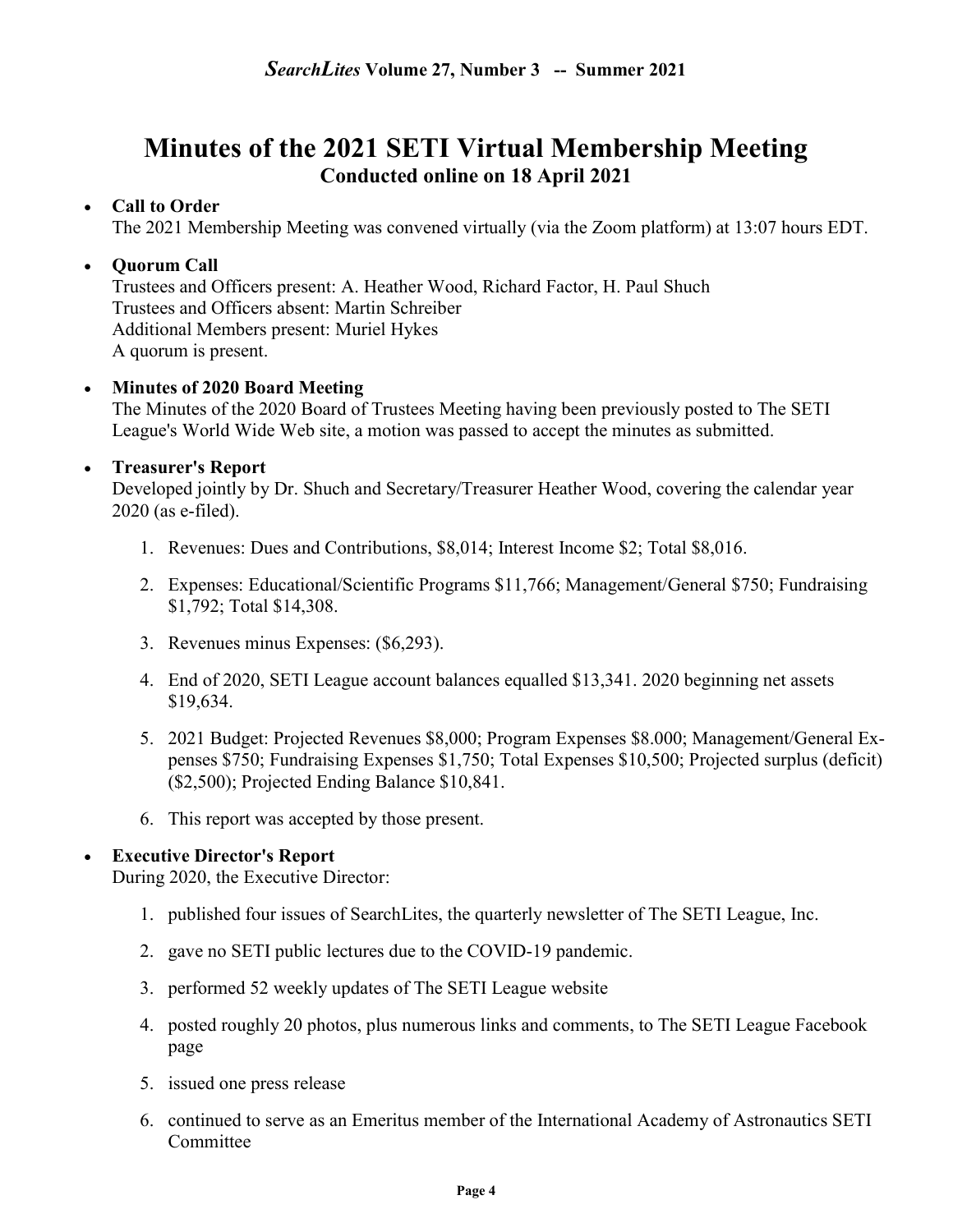7. responded to about a dozen email and telephone inquiries from members and prospective members.

#### Committee Reports

#### 1. Membership

Ms. Wood reports that six new members joined The SETI League during 2020, and we have two new members so far this year.

#### 2. OSETI Committee

Mr. Factor held a Zoom meeting with SETI Institute scientists Seth Shostak and Eliott Gillum, regarding their OSETI equipment. He still has plans to install an Optical SETI observatory at his Sedona AZ location. Factor has sent photos of his location to SETI Institute colleagues for analysis, and will follow up with them.

#### 3. Awards Committee

Absent an Awards Committee Chair, no websites received the SETI SuperStar award during the year 2020. There were no Giordano Bruno Awards or Orville N. Greene Awards presented for contributions during 2020. Nominations from members for all awards will be solicited in an upcoming issue of SearchLites.

#### Old Business

#### 1. Annual Report

Annual financial updates have been posted to the Website, and published in SearchLites.

#### 2. Web Server

Mr. Factor reports no difficulties or concerns.

#### 3. Interstellar Beacon

The project was terminated in 2020, and upon dissolution of the Interstellar Beacon nonprofit corporation, its remaining assets were donated to The SETI League.

#### 4. Press List

Ms. Wood reports that, lacking an email Press List, The SETI League website and Facebook page remain our only two means of disseminating press releases.

#### 5. Telecommunications

Ms. Wood continues to retrieve voicemail messages occasionally via cellphone. She reports that the vast majority are spam calls, and that the vast majority of emails received via setileague.org are similarly spam.

#### New Business

#### 1. Election of Officers

The following slate of officers was retained for an additional one-year term:

- President Richard Factor, serving without compensation
- Secretary/Treasurer A. Heather Wood
- Executive Director Emeritus H. Paul Shuch, serving on a volunteer basis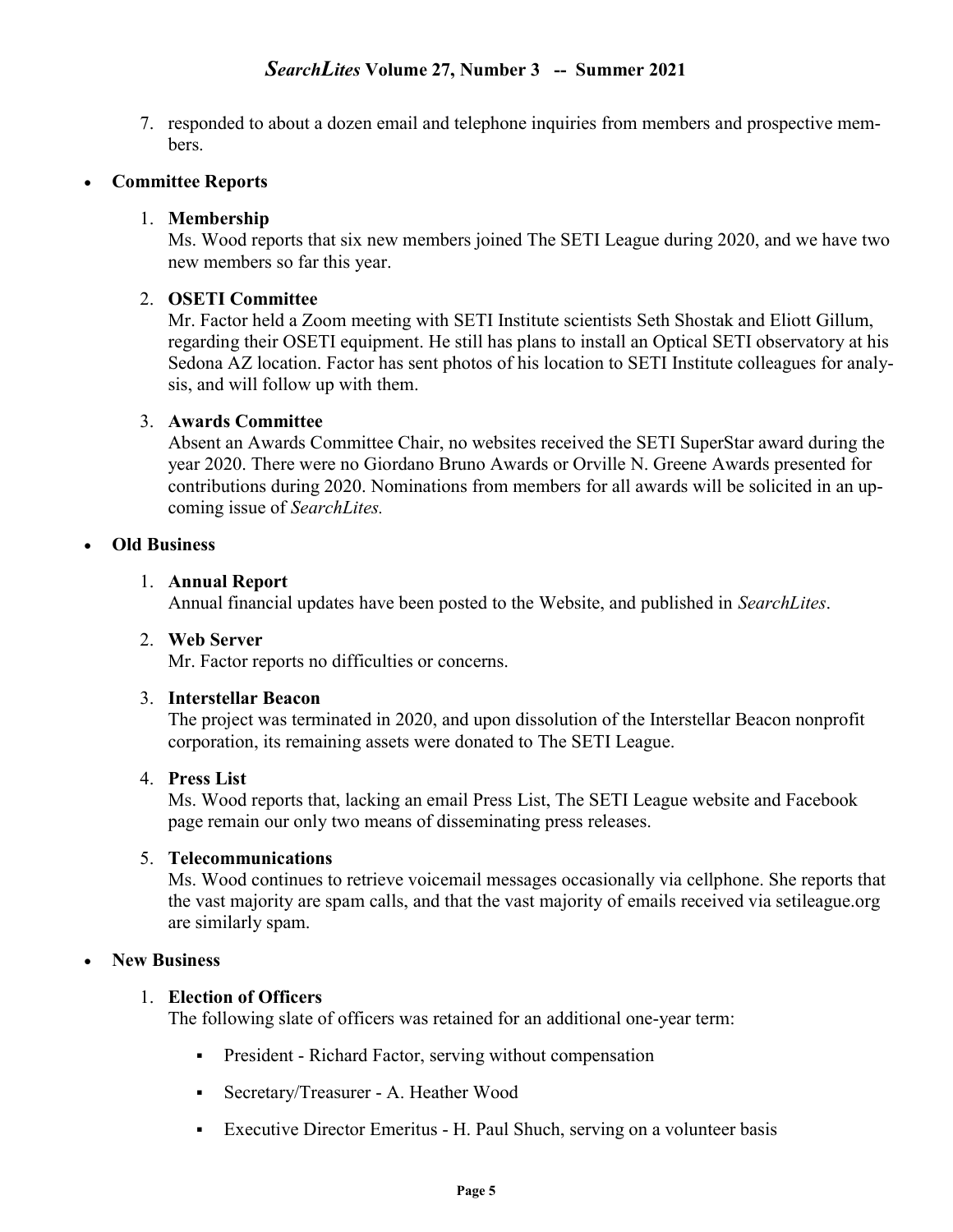• Registered Agent - Anthony Agnello

#### 2. Annual Budget

The draft 2021 Budget is adopted by the Board.

#### 3. Tax Return Filing

The Secretary/Treasurer reports that she was successful in eFiling our 2020 organizational tax return using the electronic Form 990N postcard, and having it timely accepted by the IRS.

#### 4. Mid-Year Renewal Letter

Ms. Wood reports that a letter will be sent to all lapsed members in May, offering them discounted dues for renewal. Due to the lack of services having been provided to members during the pandemic, all dues-paying members will also be informed in May that their 2022 renewal will be complimentary (although donations will still be gratefully accepted).

#### 5. New Jersey Charities Registration

Ms. Wood has submitted our annual New Jersey Charities registration forms and fees, which have been accepted.

#### 6. Next Meeting

Pending confirmation of the dates of other technical meetings, the next Annual Meeting is tentatively scheduled for Sunday 24 April 2022. The date has been verified as not in conflict with Easter or Passover. The meeting will once again be held virtually via Zoom. at 1300 hours EDT, to be followed immediately by the Board of Trustees meeting. The date and time will be announced to the membership via the website and newsletter.

#### Advisory Board

The Executive Director Emeritus will generate a letter of thanks to members of our Advisory Board for more than two and one-half decades of service. The letter will be distributed by Ms. Wood.

#### Good and Welfare

The SETI League's Facebook page www.facebook.com/setileague has (as of this morning) attracted 1,473 "likes" (up 57 since last year), 1506 "follows" (up 62 from last year),numerous member posts, and considerable discussion among members.

#### Adjournment

The 2021 SETI League Annual Meeting was adjourned by the Executive Director Emeritus at 13:45 hours EDT on 18 April 2021. The required annual Board of Trustees Meeting followed immediately.

#### Board of Trustees actions

- o The Board of Trustees Meeting was called to order by the Executive Director Emeritus.
- o The Board members present accepted all reports presented at the Annual Membership Meeting, and adopted the proposed 2021 Budget.

#### o Personnel matters

The Executive Director Emeritus reviewed with the Board of Trustees the previously adopted terms for cost-sharing of his health insurance premiums, as a program expense, which will continue at last year's percentage, pending availability of funds and subject to periodic review.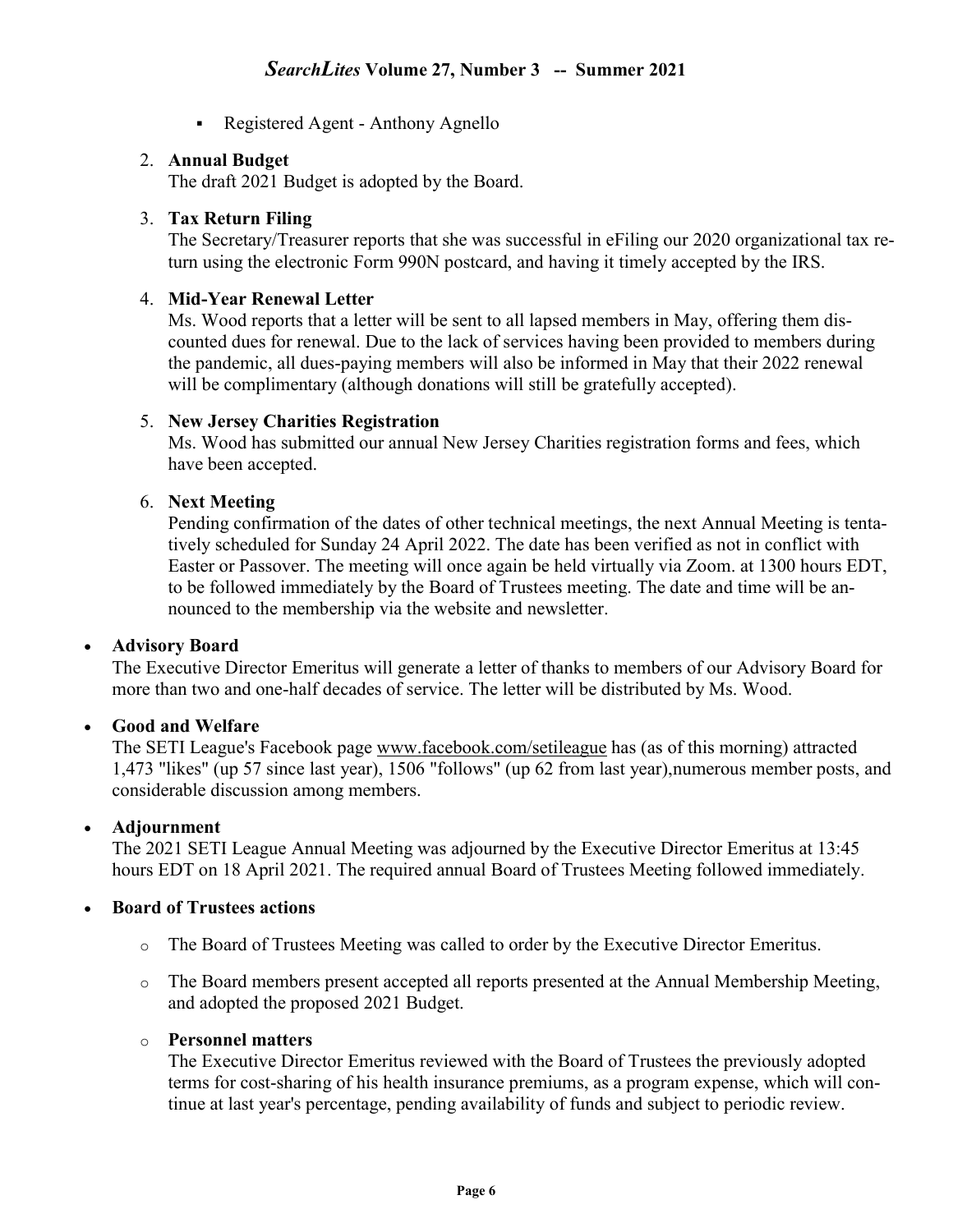#### o Executive Session

The Board of Trustees convened an Executive Session to discuss long-term planning for The SETI League, Inc.

o The Meeting was adjourned at 13:58 hours EDT.

Respectfully submitted by Prof. H. Paul Shuch, Executive Director Emeritus

### SETI League 2020 Financial Report SETI League 2021 Budget

| 990 Line       | <b>REVENUES:</b>                           | 2020<br>(budget) | 2020<br>(filed)   |
|----------------|--------------------------------------------|------------------|-------------------|
| 1d             | Dues, Grants &<br>Contributions            | 14,000           | 8,014             |
| $\overline{4}$ | Interest & Investments                     | 0                |                   |
| 12             | <b>Total Revenues:</b>                     | 14,000           | 8,016             |
|                | <b>EXPENSES:</b>                           | 2020<br>(budget) | 2020<br>(filed)   |
| 13             | Educ. and Scientific<br>Programs           | 13,000           | 11,766            |
| 14             | Management &<br>General                    | 1,500            | 750               |
| 15             | Fundraising                                | 1,000            | 1,792             |
| 17             | <b>Total Expenses:</b>                     | 15,500           | 14,308            |
| 18             | <b>Excess or (Deficit) for</b><br>the year |                  | $(1,500)$ (6,293) |
|                | <b>BALANCE SHEET:</b>                      | 2020<br>(budget) | 2020<br>(filed)   |
| 19             | <b>Beginning Net Assets</b>                | 19,634           | 19,634            |
| 21             | <b>Ending Net Assets</b>                   |                  | 18,134 13,341     |

| 990 Line | <b>REVENUES:</b>                           | 2021<br>(budget) | 2021<br>(filed)   |
|----------|--------------------------------------------|------------------|-------------------|
| 1d       | Dues, Grants &<br>Contributions            |                  | 8,000 pending     |
| 4        | Interest &<br>Investments                  | 0                | pending           |
| 12       | <b>Total Revenues:</b>                     |                  | 8,000 pending     |
|          | <b>EXPENSES:</b>                           | 2021<br>(budget) | 2021<br>(filed)   |
| 13       | Educ. and Scientific<br>Programs           |                  | 8,000 pending     |
| 14       | Management &<br>General                    |                  | 750 pending       |
| 15       | Fundraising                                |                  | 1,750 pending     |
| 17       | <b>Total Expenses:</b>                     |                  | 10,500 pending    |
| 18       | <b>Excess or (Deficit)</b><br>for the year |                  | $(2,500)$ pending |
|          | <b>BALANCE SHEET:</b>                      | 2021<br>(budget) | 2021<br>(filed)   |
| 19       | <b>Beginning Net Assets</b>                |                  | $13,341$ pending  |
| 21       | <b>Ending Net Assets</b>                   |                  | 10,841 pending    |